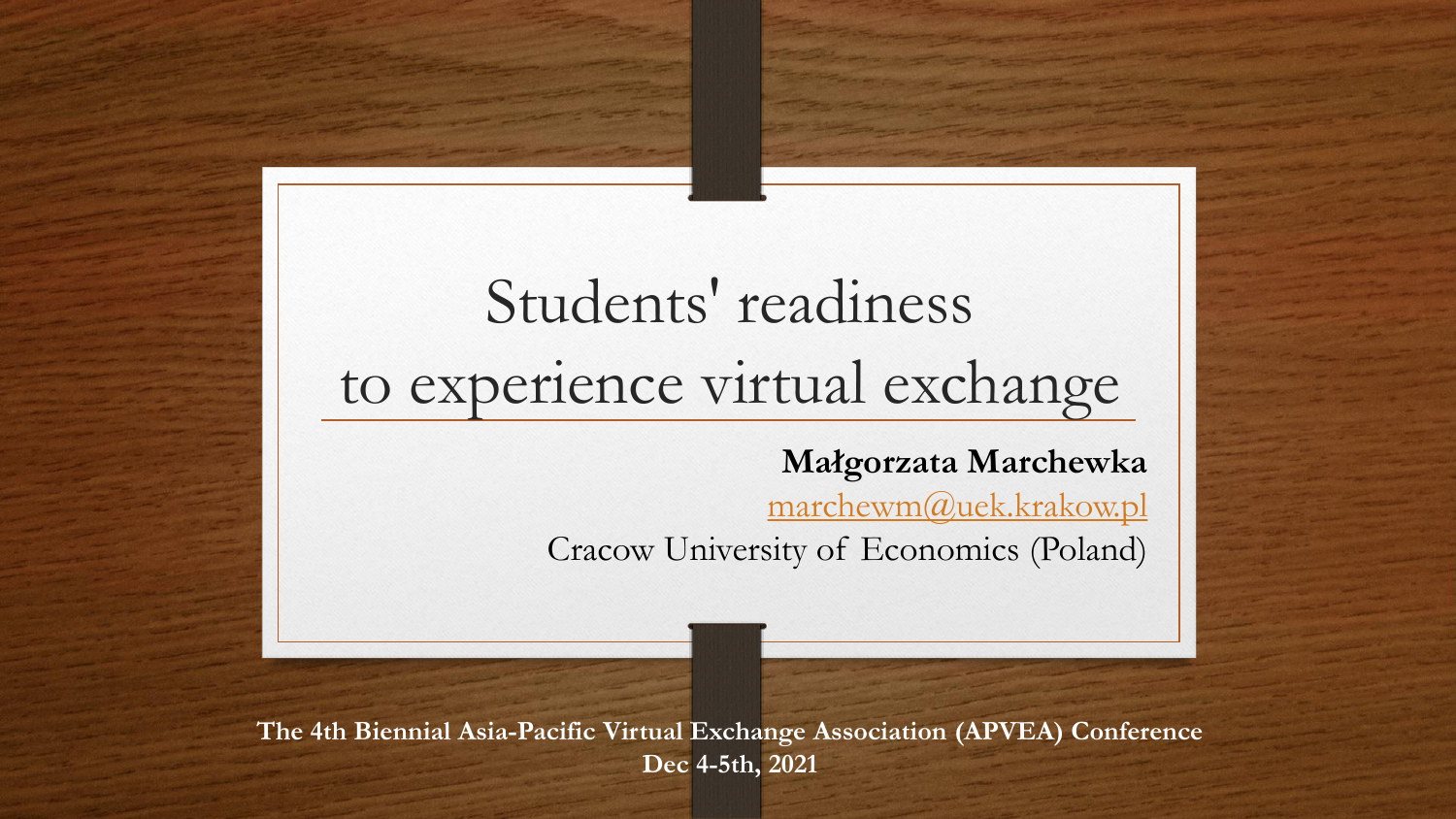# Agenda

- Goal of the research
- Context
- Description of the research
- Results
- Conclusions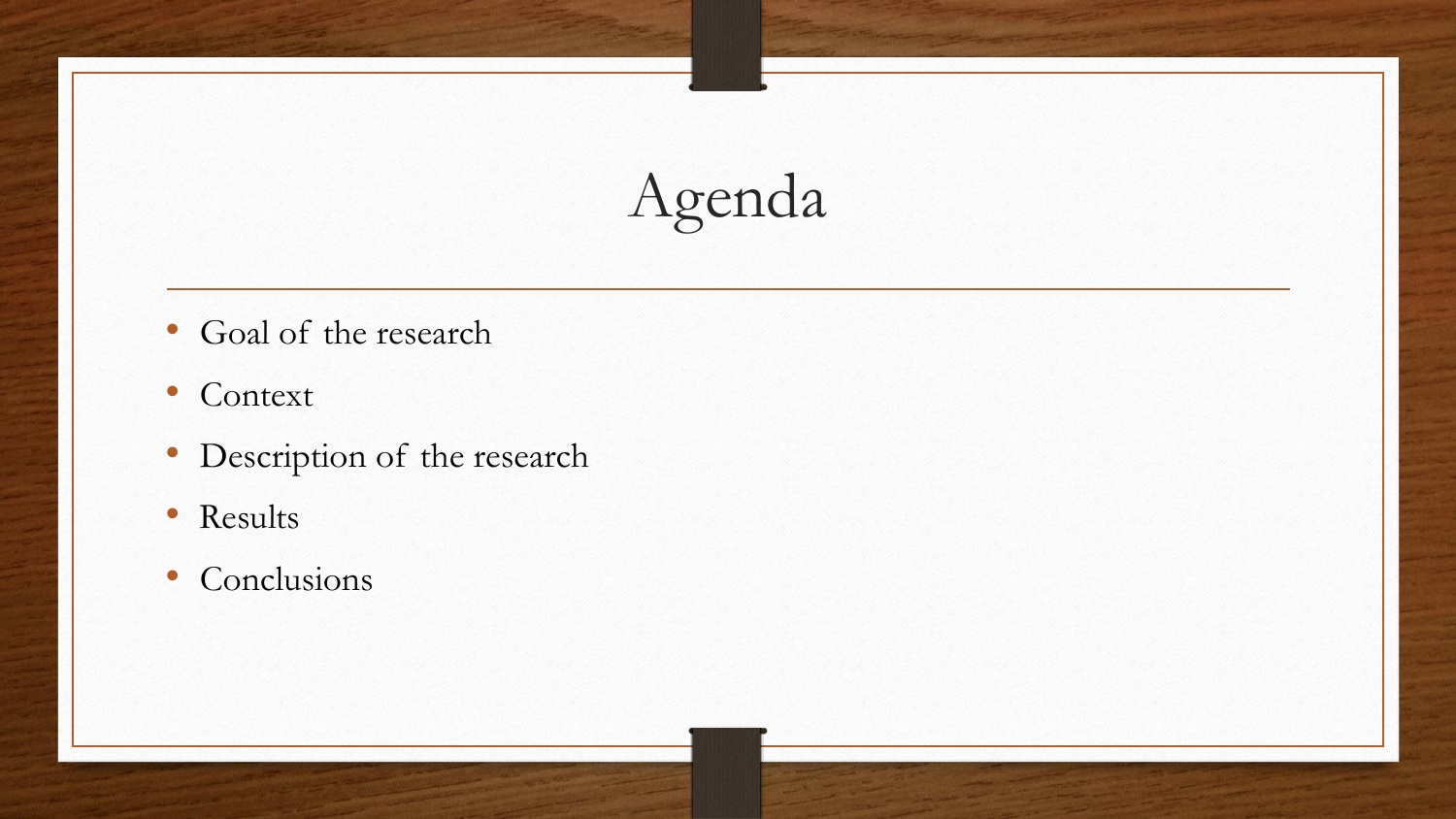#### Observations

- Despite teachers' efforts, some students do not benefit from the VE
- Students' attitudes, motivation, and overall maturity determine readiness to face a new situation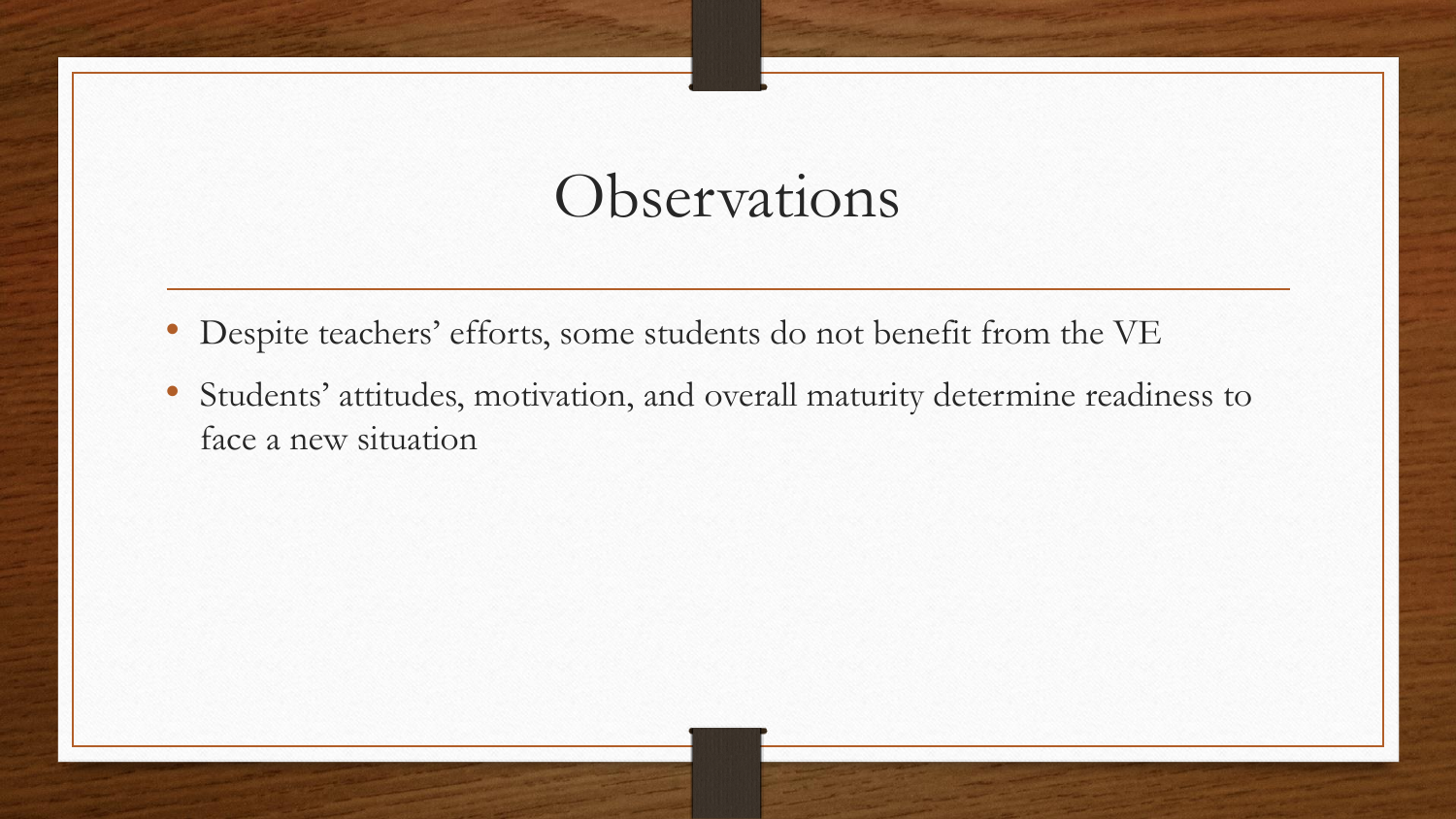### Goal

to describe students' attitudes toward VE,

with the focus on the differences between students voluntarily taking part in VE projects and those who joined obligatory VE projects embedded in their academic courses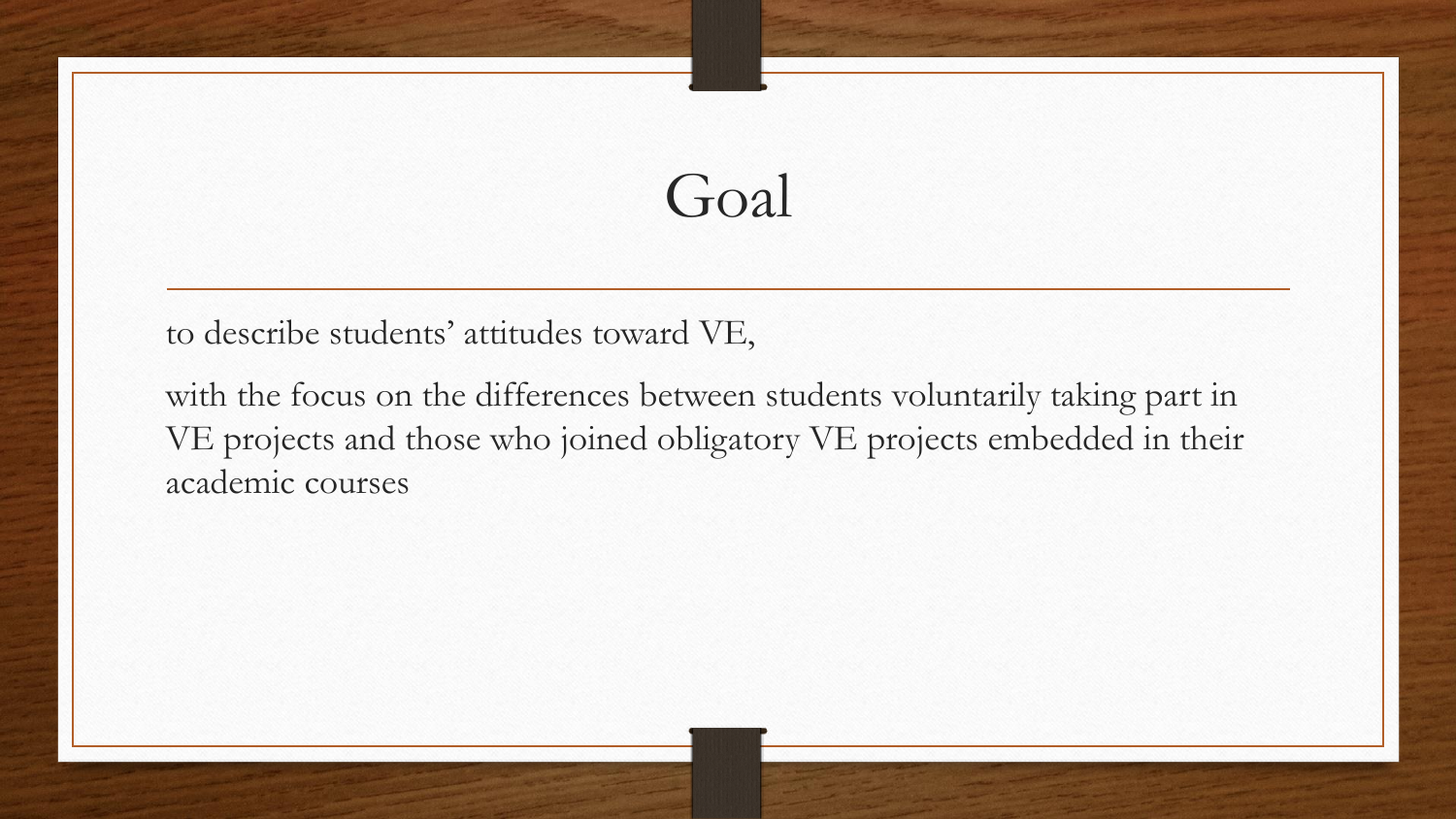### **Context**

- Over 15 projects between students from Cracow University of Economics (UEK, Poland) and partners from India, Japan, Tunisia, Brazil, Spain, and Australia
- Over 500 participants from Cracow University of Economics (not only from Poland)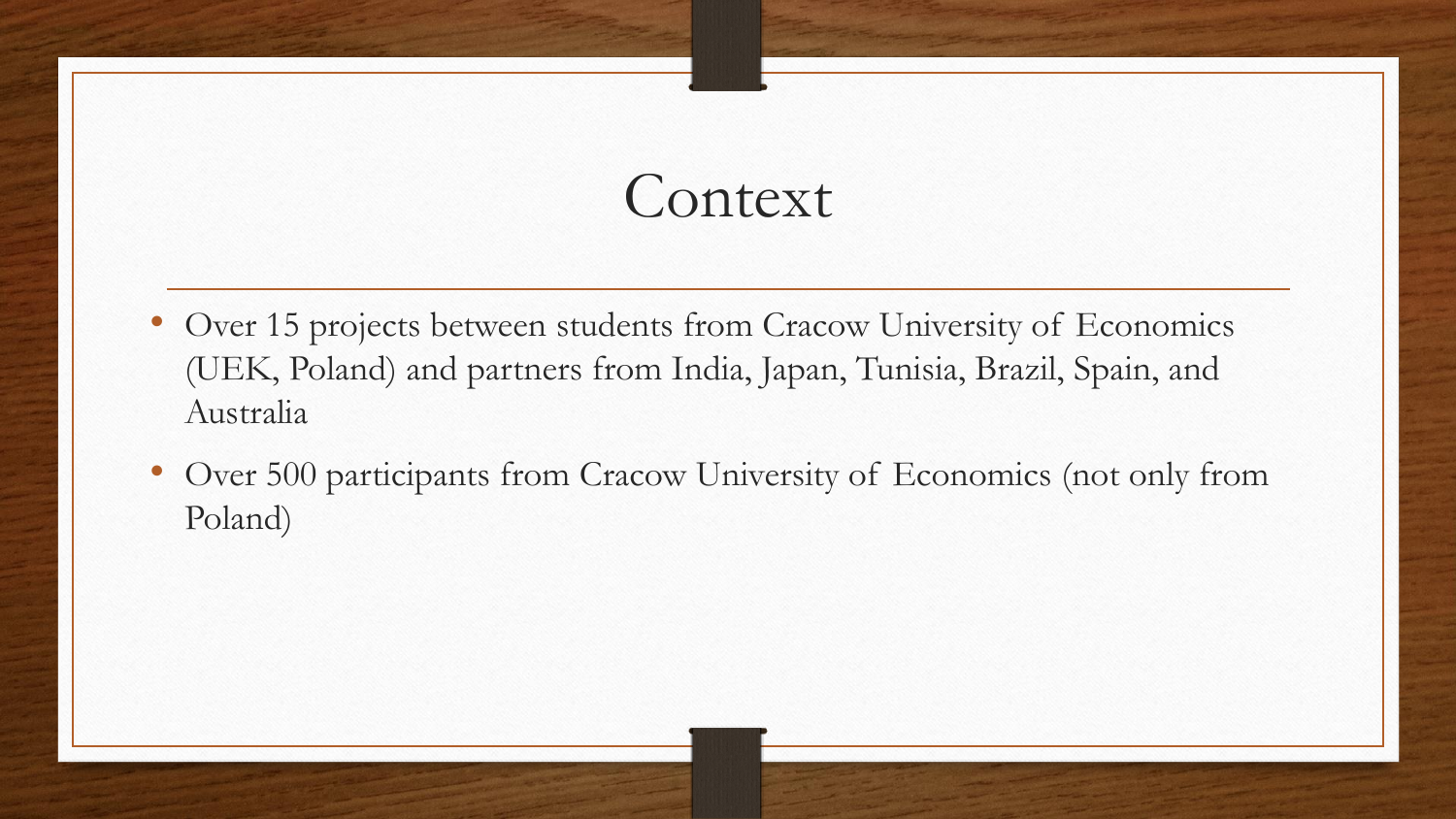## The main learning goal of the VE projects:

Enhanced awareness of a particular problem in managerial practice (chosen in teams).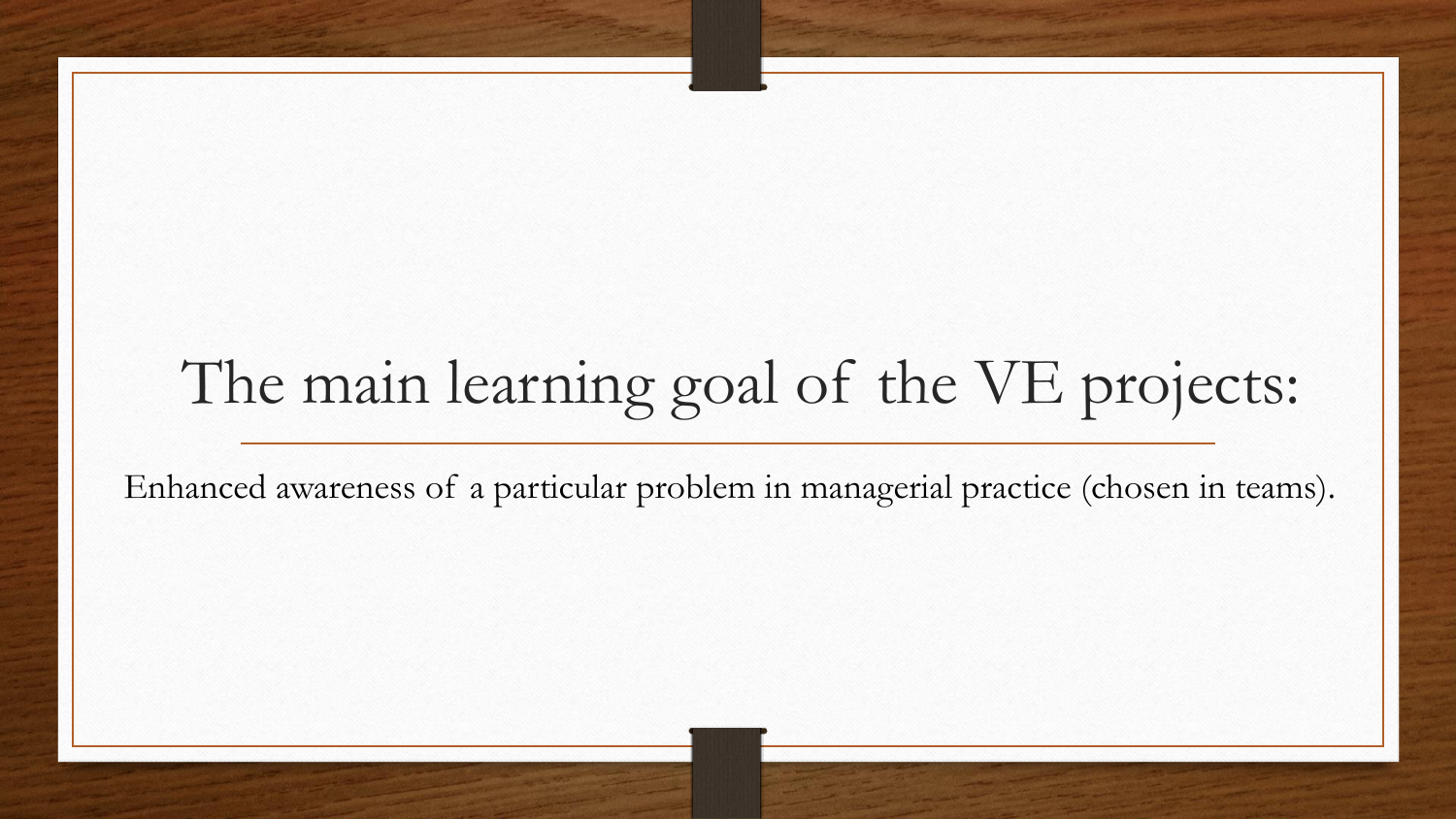## Other goals

- Enhenced intercultural competence
- Enhanced language skills
- Enhanced ICT literacy
- Enhanced teamwork skills
- Increased self confidence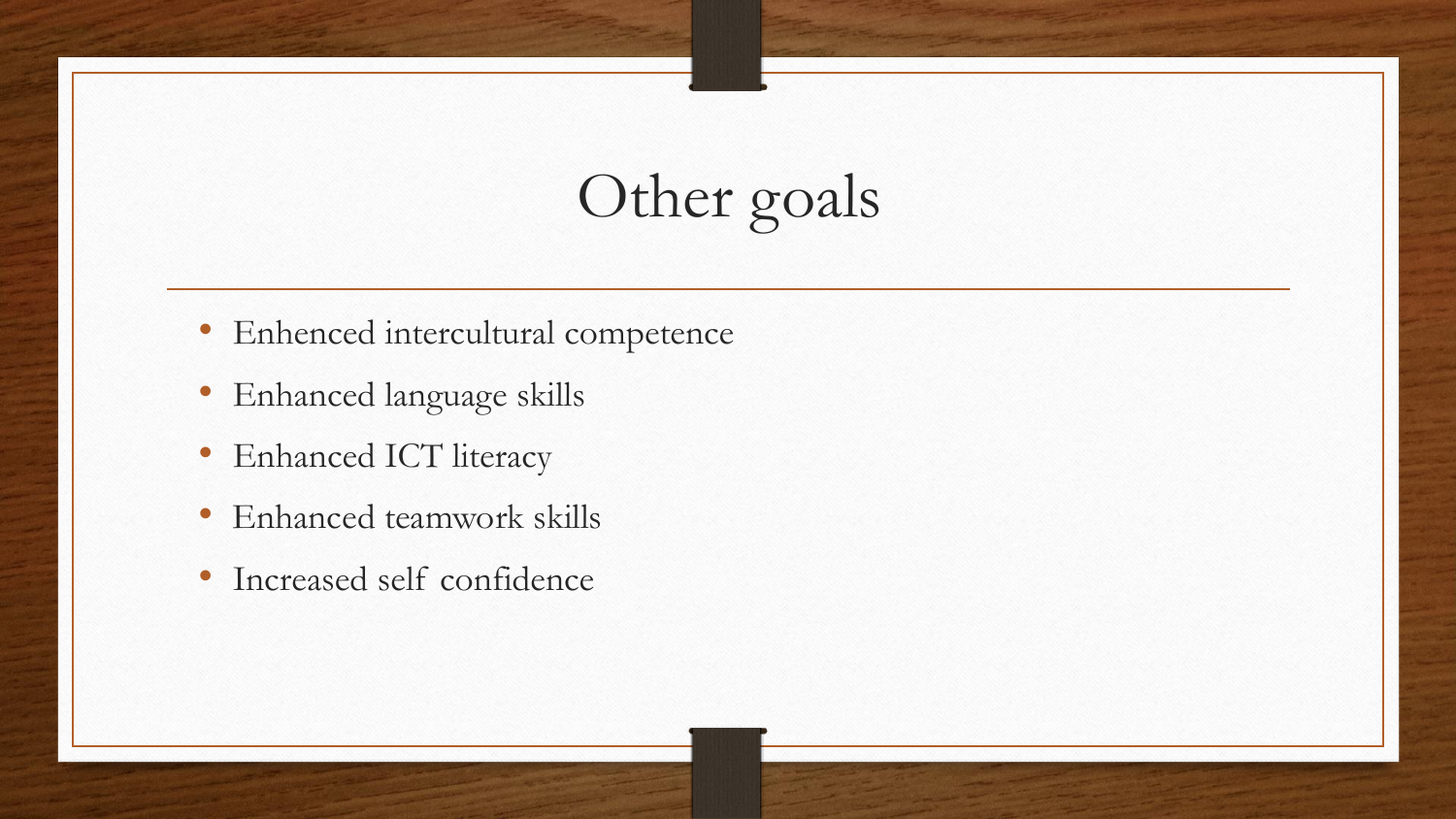### VE projects schedule

- Projects last for around 7 weeks
	- Part 1: self introduction
	- Part 2: team icebreaking task (teams of  $4:2 \text{ UEK} + 2 \text{ Partner University students OR } 1 + 1$ )
	- Part 3: team work on a chosen problem
	- Part 4: team work on the presentation of conclusions from the previous part (in a form of a short video or a poster)
- Student workload: 10 15 hours (around 2 hours per week)

Students decided on their team schedules on their own.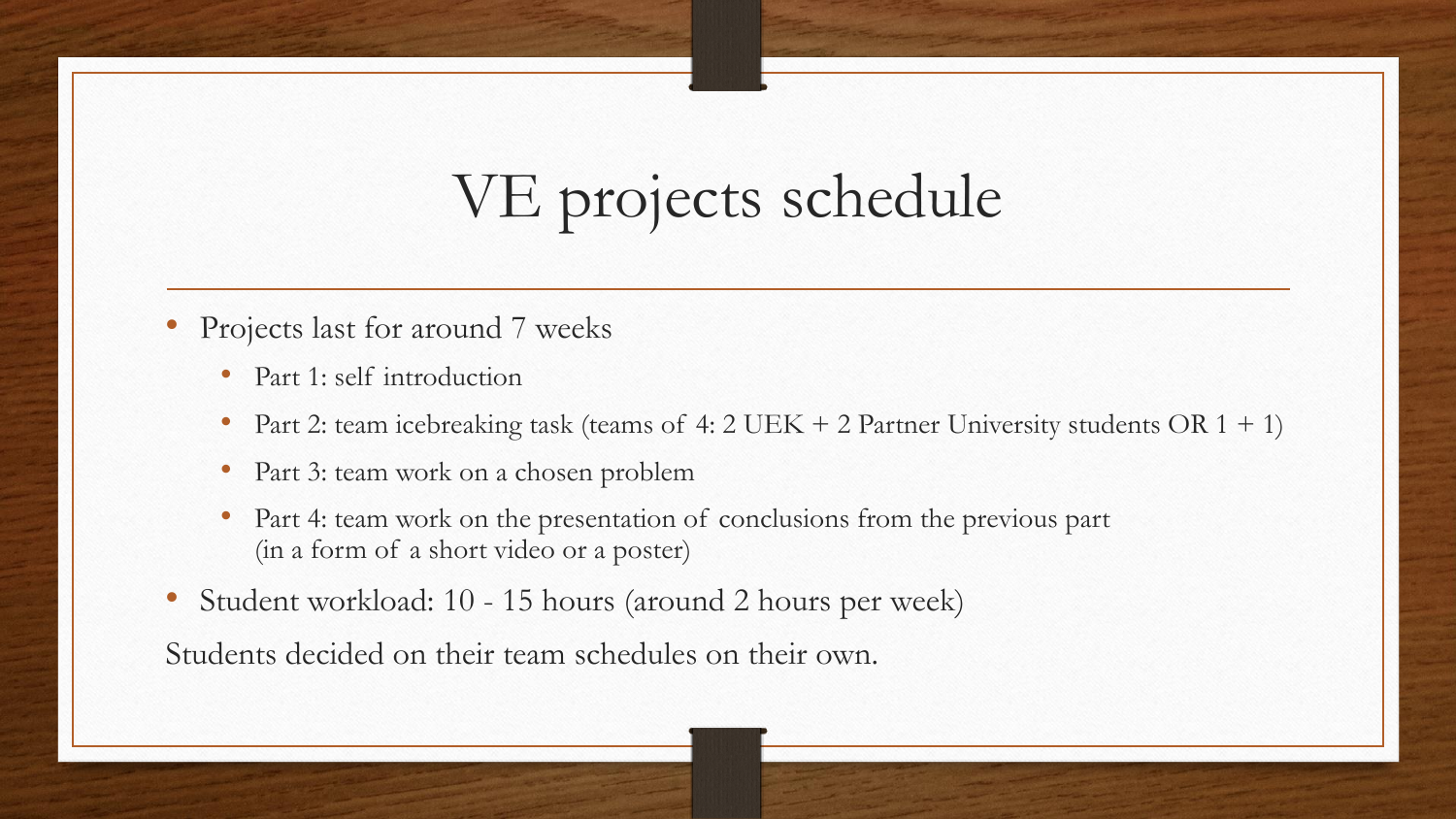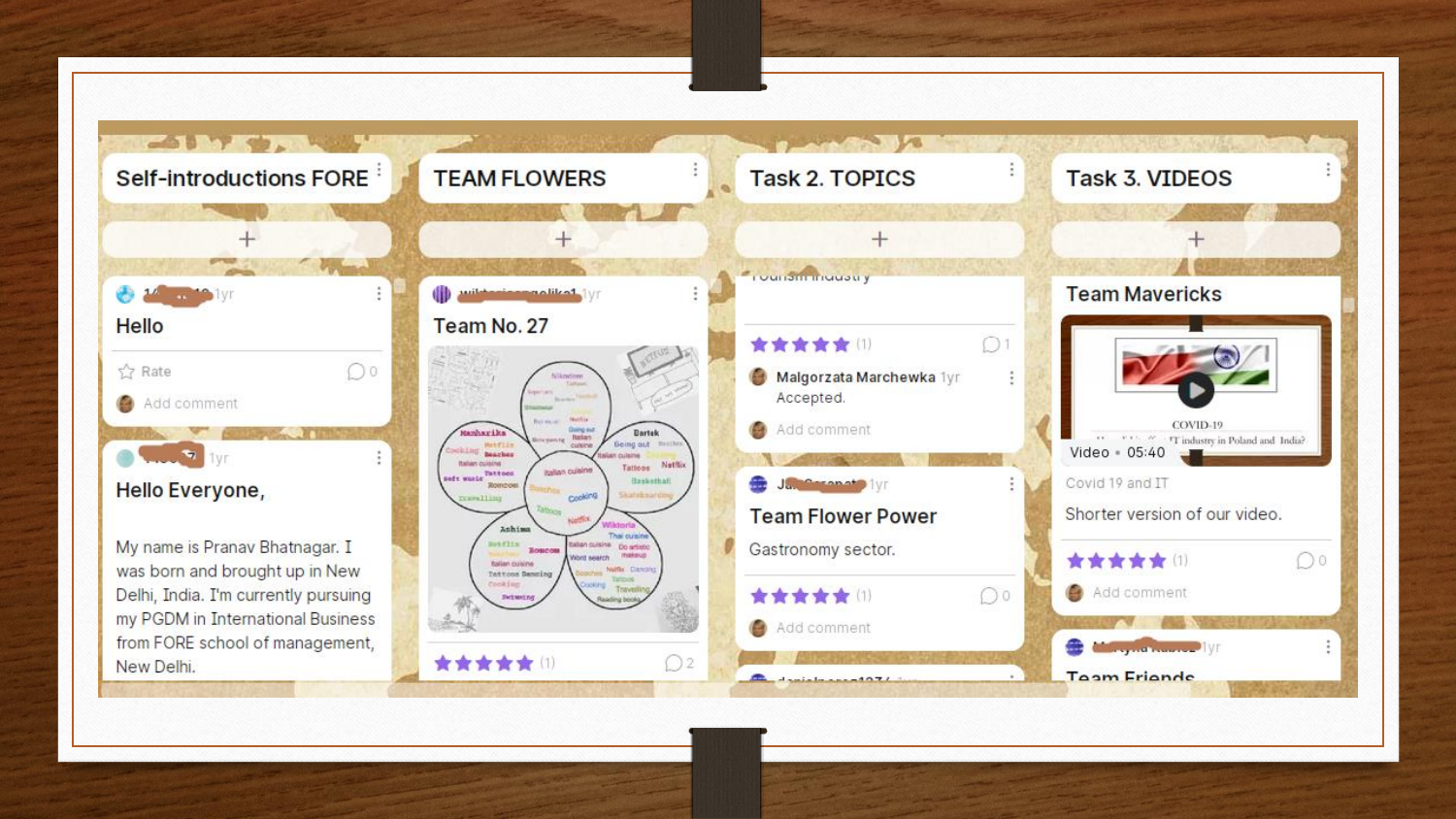### Research questions

- What is the relation between students' attitudes toward VE and their perceptions of the VE projects?
- Are there differences between students voluntarily taking part in VE projects and those who joined obligatory VE projects embedded in their academic courses?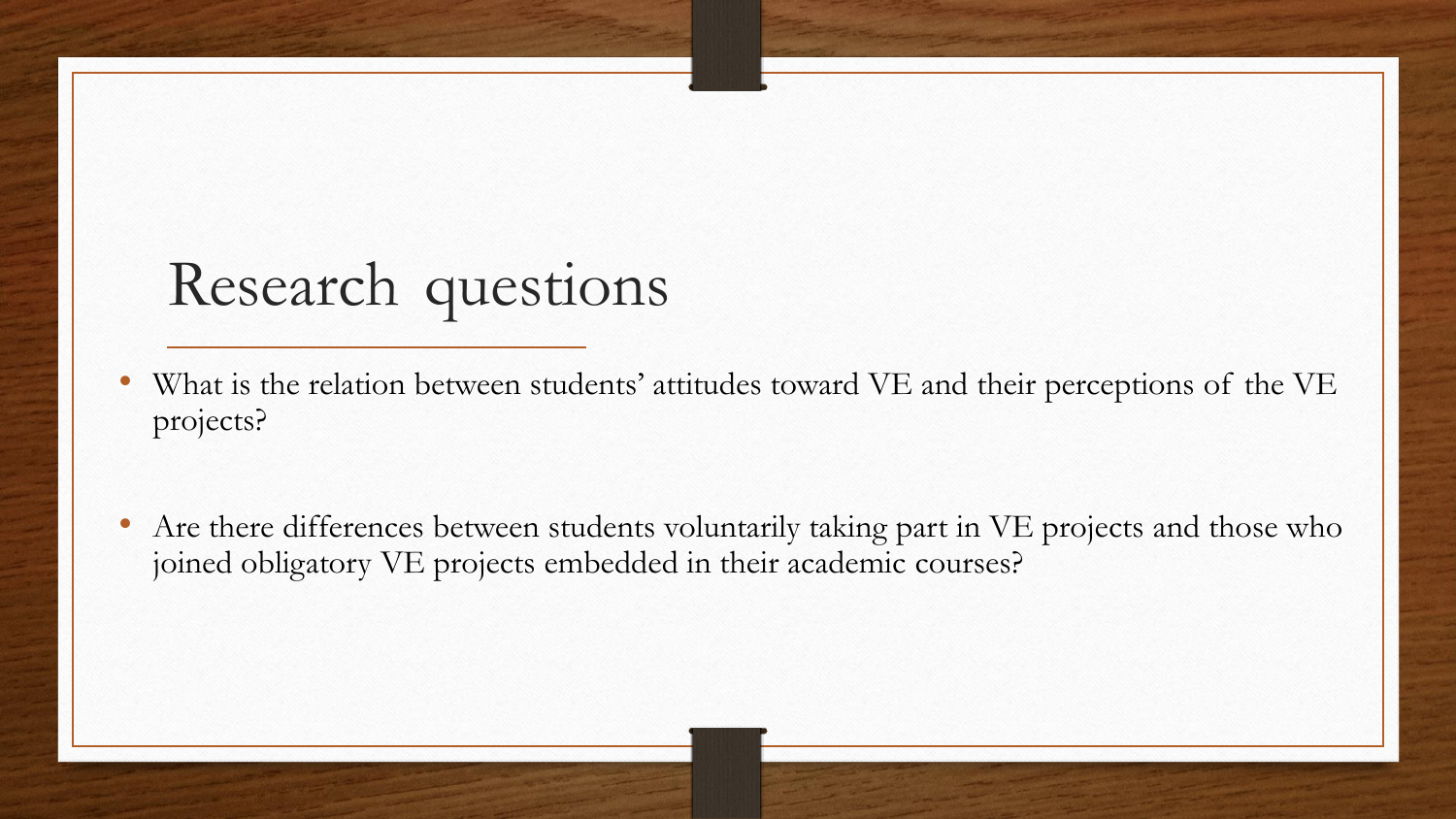#### Variables

- Students' attitudes: willingness, declared availability
- Students' perceptions of the VE projects: teamwork & problems faced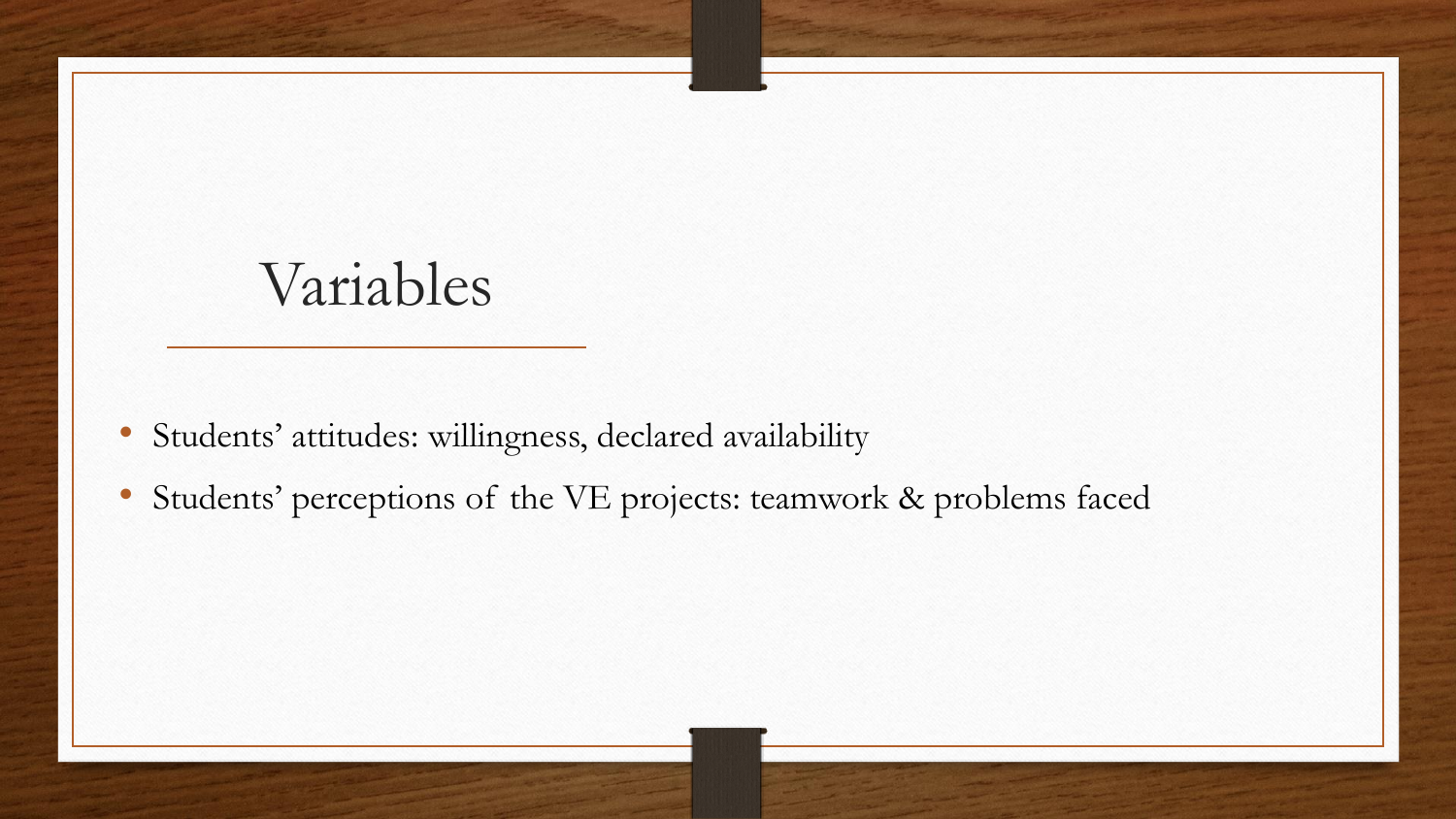### Methods

- Pre and post-intervention survey
	- Likert scale
	- Open questions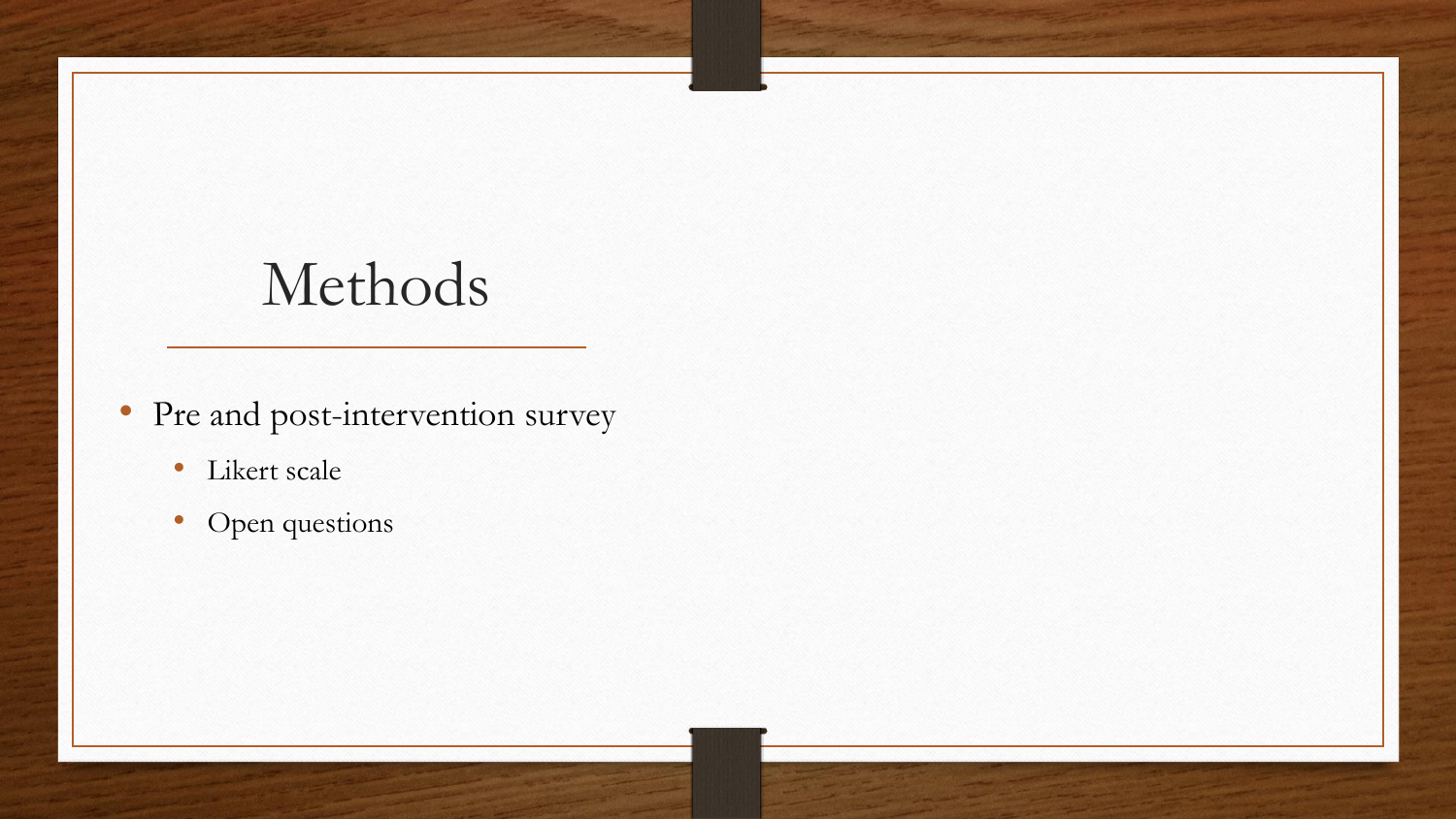### Participants – UEK students only

• VE with partners from India, Japan, and Australia (out of over 15 projects)

|       | Female | Male | Total |
|-------|--------|------|-------|
|       | 36     | 16   | 52    |
|       | 28     | 14   | 42    |
| Total | 64     | 30   | 94    |

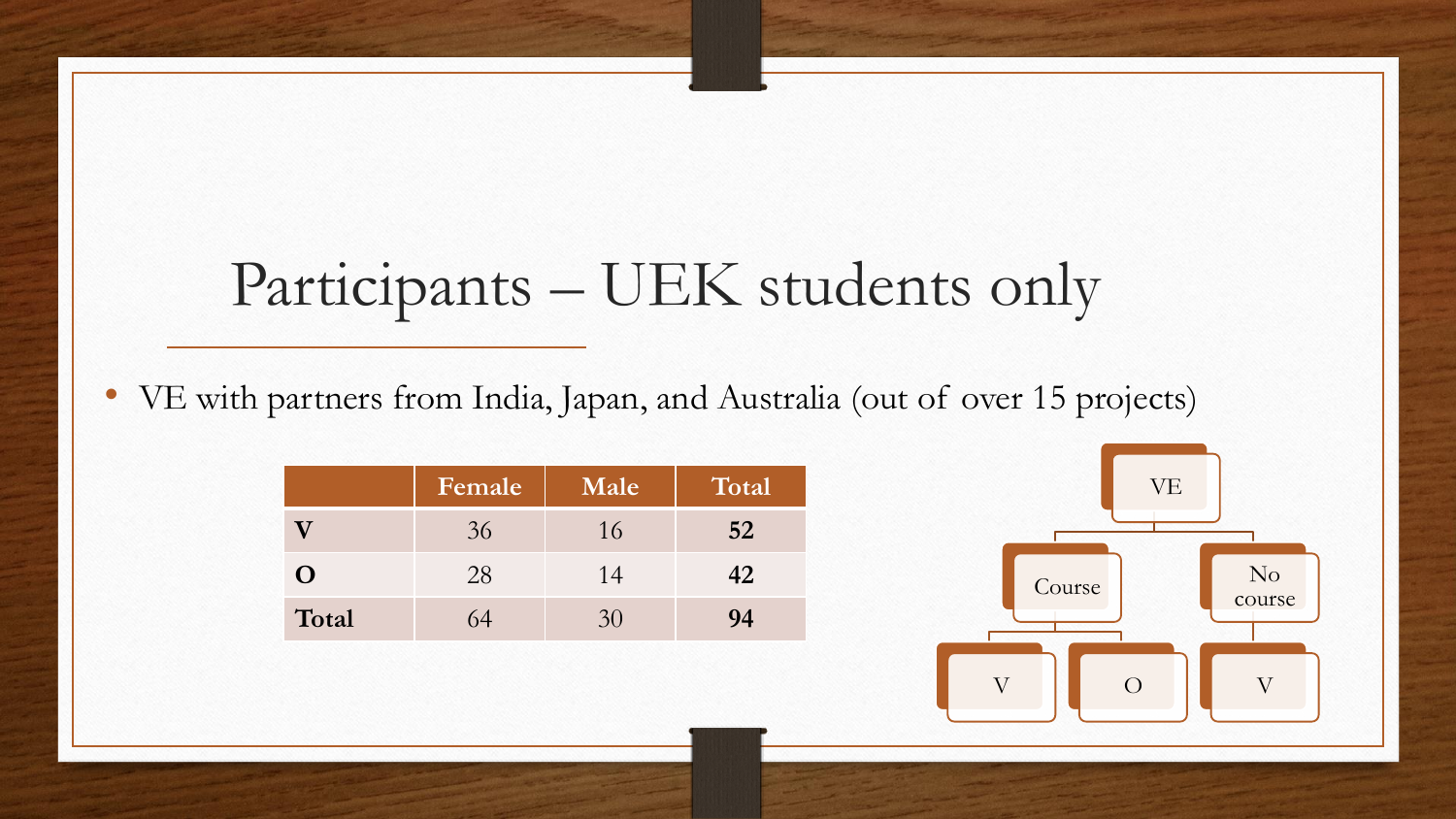### Results

|                                             | Correlations |                               |  |  |  |  |  |
|---------------------------------------------|--------------|-------------------------------|--|--|--|--|--|
|                                             | p < .05000   |                               |  |  |  |  |  |
|                                             | $N = 43$     |                               |  |  |  |  |  |
| Variable                                    | Willingness  | Declared project availability |  |  |  |  |  |
| Lack of motivation                          | $-0.525701$  | $-0.195782$                   |  |  |  |  |  |
| Adjusting to different time zones           | $-0.111762$  | 0.082063                      |  |  |  |  |  |
| <b>Conflicting priorities</b>               | $-0.315717$  | $-0.193515$                   |  |  |  |  |  |
| Building trust between team members         | 0.134707     | 0.106030                      |  |  |  |  |  |
| Managing conflict from a distance           | $-0.075443$  | $-0.218158$                   |  |  |  |  |  |
| Language differences                        | $-0.049137$  | 0.066214                      |  |  |  |  |  |
| <b>Accent barrier</b>                       | $-0.263635$  | $-0.085204$                   |  |  |  |  |  |
| <b>Cultural barriers</b>                    | $-0.090903$  | $-0.016491$                   |  |  |  |  |  |
| I would like to continue work in my team.   | 0.491289     | 0.177992                      |  |  |  |  |  |
| I am happy with the results of the project. | 0.266730     | 0.263017                      |  |  |  |  |  |
| We trust each other a lot in the team.      | 0.409718     | 0.320687                      |  |  |  |  |  |
| We have become friends with my teammates.   | 0.442031     | 0.114601                      |  |  |  |  |  |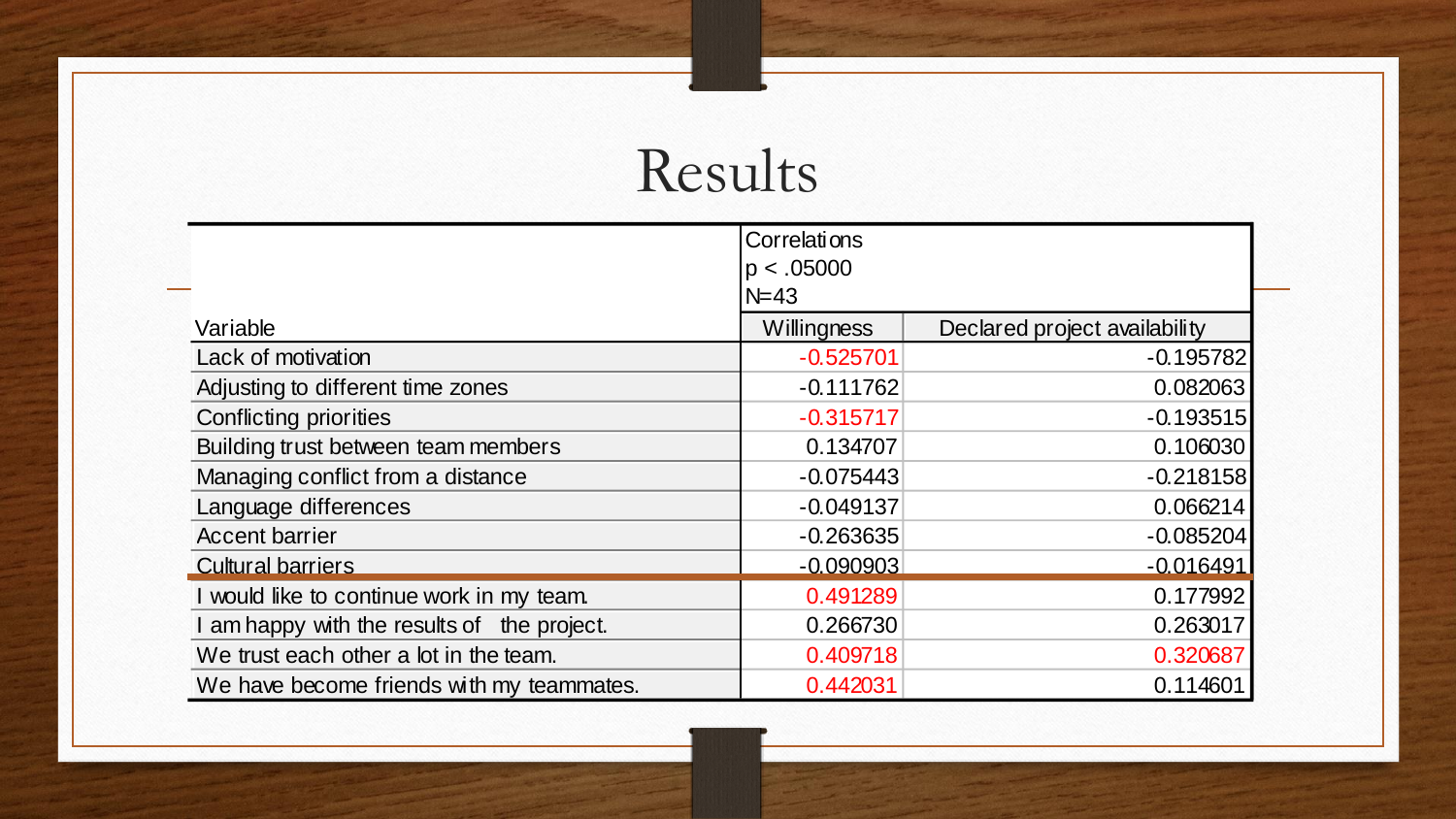## Results (V vs. O)

|                               | Testy t; Grupujaca: V/O (4122021)<br>Grupa 1: O<br>Grupa 2 V |          |            |    |                  |          |          |  |  |
|-------------------------------|--------------------------------------------------------------|----------|------------|----|------------------|----------|----------|--|--|
|                               | Srednia                                                      | Srednia  |            | dt | $\sqrt{ }$<br>IJ | Nwaznych | Nwaznych |  |  |
| Zmienna                       |                                                              |          |            |    |                  |          |          |  |  |
| Willingness                   | 3.619048                                                     | 4.564103 | $-5.26386$ | 79 | 0.000001         | 42       | 39       |  |  |
| Declared project availability | 0.296769                                                     | 0.553114 | $-5.69657$ | 92 | 0.000000         | 42       | 52       |  |  |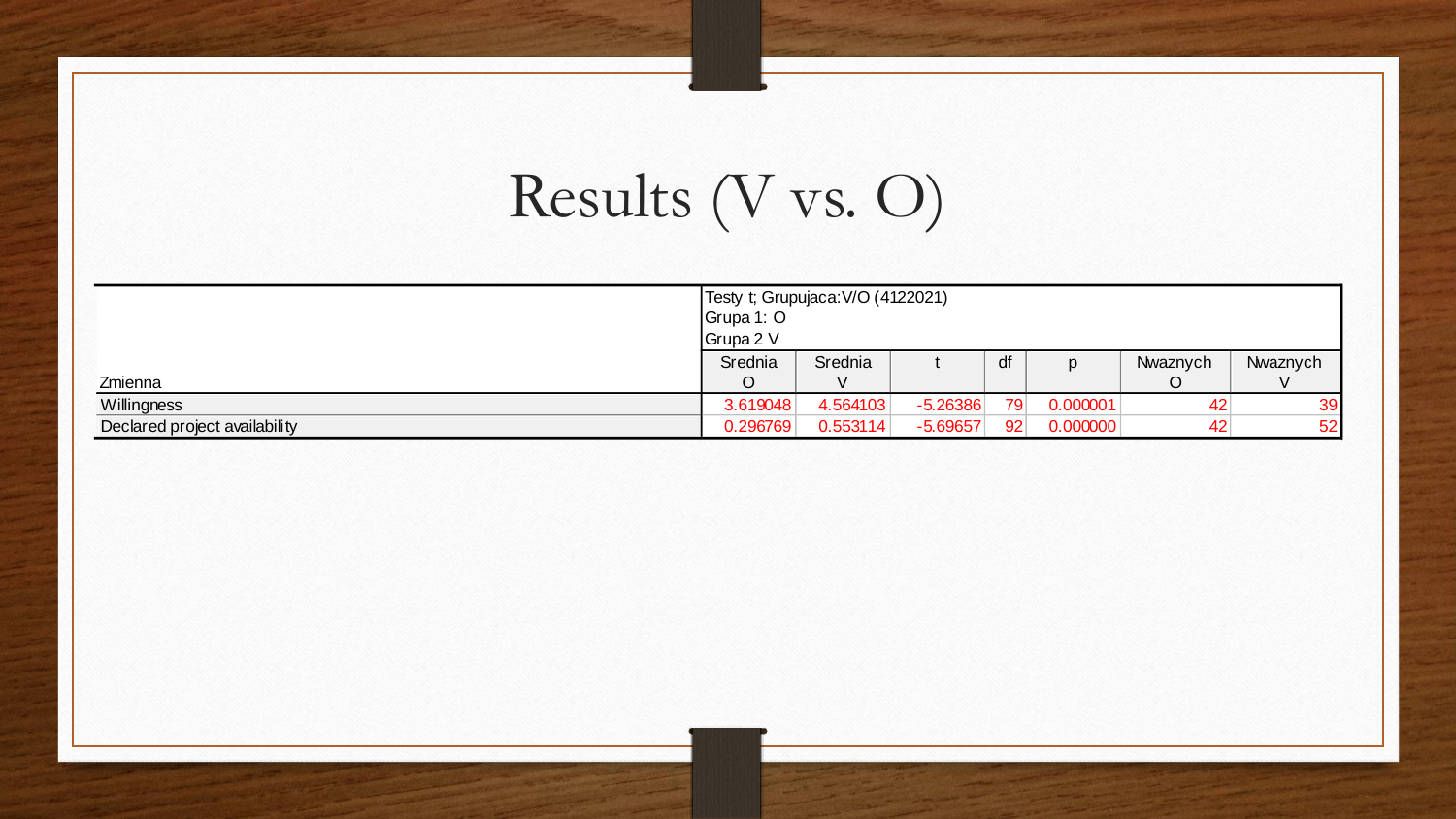## Results (V vs. O)

|                                                           | Testy t; Grupujaca: V/O (4122021)<br>Grupa 1: O<br>Grupa 2 V |          |            |    |          |          |          |  |
|-----------------------------------------------------------|--------------------------------------------------------------|----------|------------|----|----------|----------|----------|--|
|                                                           | Srednia                                                      | Srednia  |            | df | p        | Nwaznych | Nwaznych |  |
| Variable                                                  | O                                                            |          |            |    |          |          |          |  |
| We trust each other a lot in the team.                    | 3.515152                                                     | 4.043478 | $-2.03774$ | 54 | 0.046488 | 33       | 23       |  |
| We have become friends with my teammates.                 | 3.333333                                                     | 3.782609 | $-1.63525$ | 54 | 0.107813 | 33       | 23       |  |
| I have a feeling of belonging to my team.                 | 3.757576                                                     | 3.913043 | $-0.56261$ | 54 | 0.576027 | 33       | 23       |  |
| Overall, our team maintains close social relationships.   | 3.212121                                                     | 3.565217 | $-1.33543$ | 54 | 0.187338 | 33       | 23       |  |
| All team members are equally involved in team discussion. | 4.060606                                                     | 4.304348 | $-0.84603$ | 54 | 0.401269 | 33       | 23       |  |
| In our team a strong leader emerged.                      | 2.909091                                                     | 2.913043 | $-0.01422$ | 54 | 0.988708 | 33       | 23       |  |
| I am happy with the results of the project.               | 4.090909                                                     | 4.260870 | $-0.56961$ | 54 | 0.571307 | 33       | 23       |  |
| I would like to continue work in my team.                 | 4.121212                                                     | 4.347826 | $-0.73948$ | 54 | 0.462815 | 33       | 23       |  |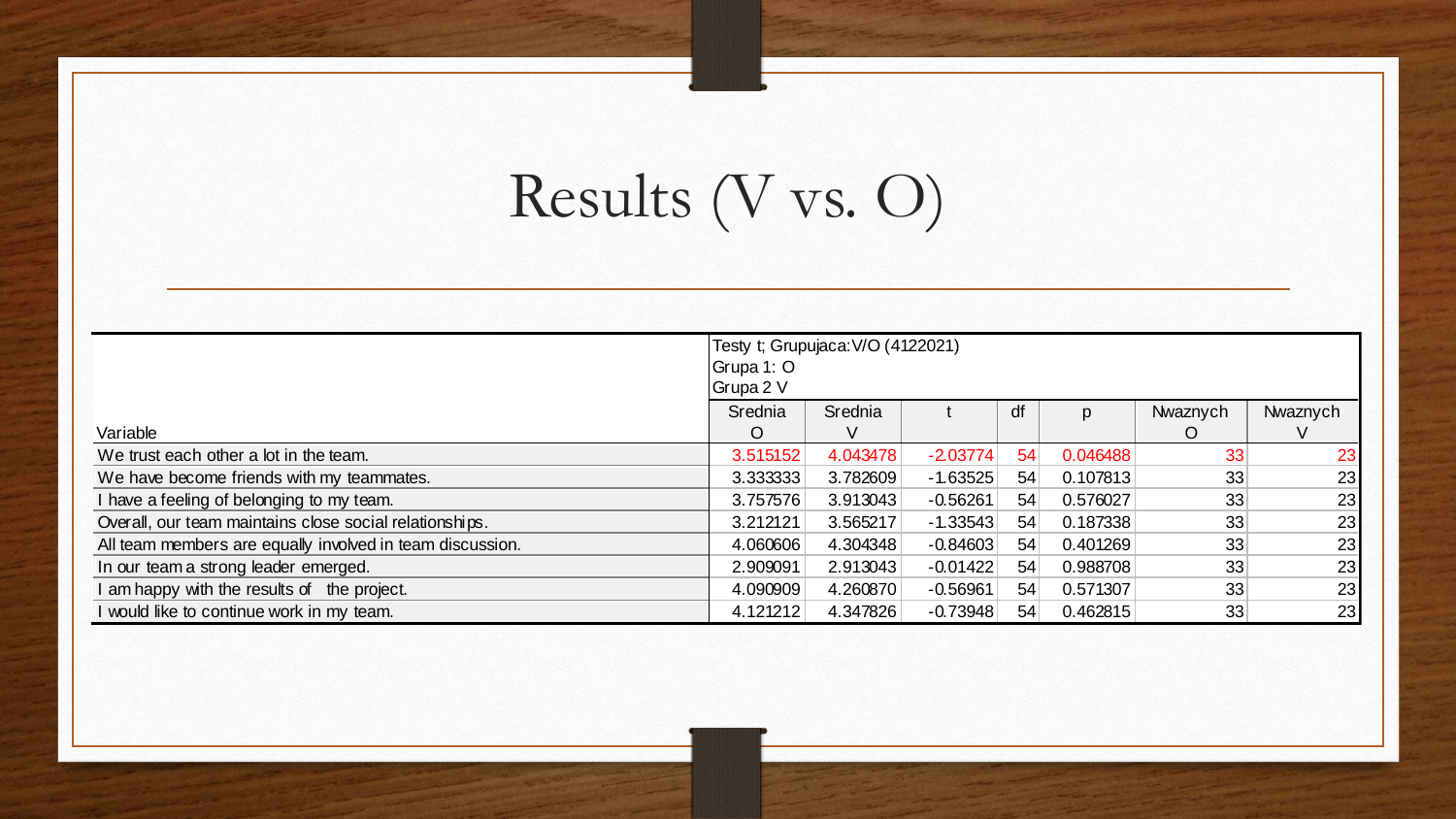## Results (V vs. O)

|                                                   | Testy t; Grupujaca: V/O (4122021) |          |            |    |          |          |          |  |
|---------------------------------------------------|-----------------------------------|----------|------------|----|----------|----------|----------|--|
|                                                   | Grupa 1: O                        |          |            |    |          |          |          |  |
|                                                   | Grupa 2 V                         |          |            |    |          |          |          |  |
|                                                   | Srednia                           | Srednia  |            | df | p        | Nwaznych | Nwaznych |  |
| Variable                                          | O                                 | V        |            |    |          | O        |          |  |
| <b>Cultural barriers</b>                          | 1.414634                          | 1.227273 | 1.04988    | 61 | 0.297915 | 41       | 22       |  |
| Language differences                              | 1.780488                          | .545455  | 1.18291    | 61 | 0.241436 | 41       | 22       |  |
| <b>Accent barrier</b>                             | 2.731707                          | 1.681818 | 4.04551    | 61 | 0.000149 | 41       | 22       |  |
| Gaining a shared understanding of goals and tasks | 2.268293                          | 1.809524 | 1.50634    | 60 | 0.137227 | 41       | 21       |  |
| Managing conflict from a distance                 | 1.951220                          | 1.409091 | 2.08192    | 61 | 0.041553 | 41       | 22       |  |
| <b>Building relationships</b>                     | 2.170732                          | 2.000000 | 0.55116    | 61 | 0.583537 | 41       | 22       |  |
| Lack of bonds between team members                | 2.390244                          | 1.500000 | 2.84934    | 61 | 0.005966 | 41       | 22       |  |
| Building trust between team members               | 2.000000                          | 2.095238 | $-0.28086$ | 60 | 0.779785 | 41       | 21       |  |
| Conflicting priorities                            | 1.902439                          | .409091  | 1.75612    | 61 | 0.084088 | 41       | 22       |  |
| Missed deadlines                                  | 1.731707                          | 1.318182 | 1.78598    | 61 | 0.079072 | 41       | 22       |  |
| Adjusting to different time zones                 | 2.487805                          | 2.666667 | $-0.57398$ | 60 | 0.568127 | 41       | 21       |  |
| Lack of motivation                                | 2.000000                          | 1.409091 | 2.03945    | 61 | 0.045743 | 41       | 22       |  |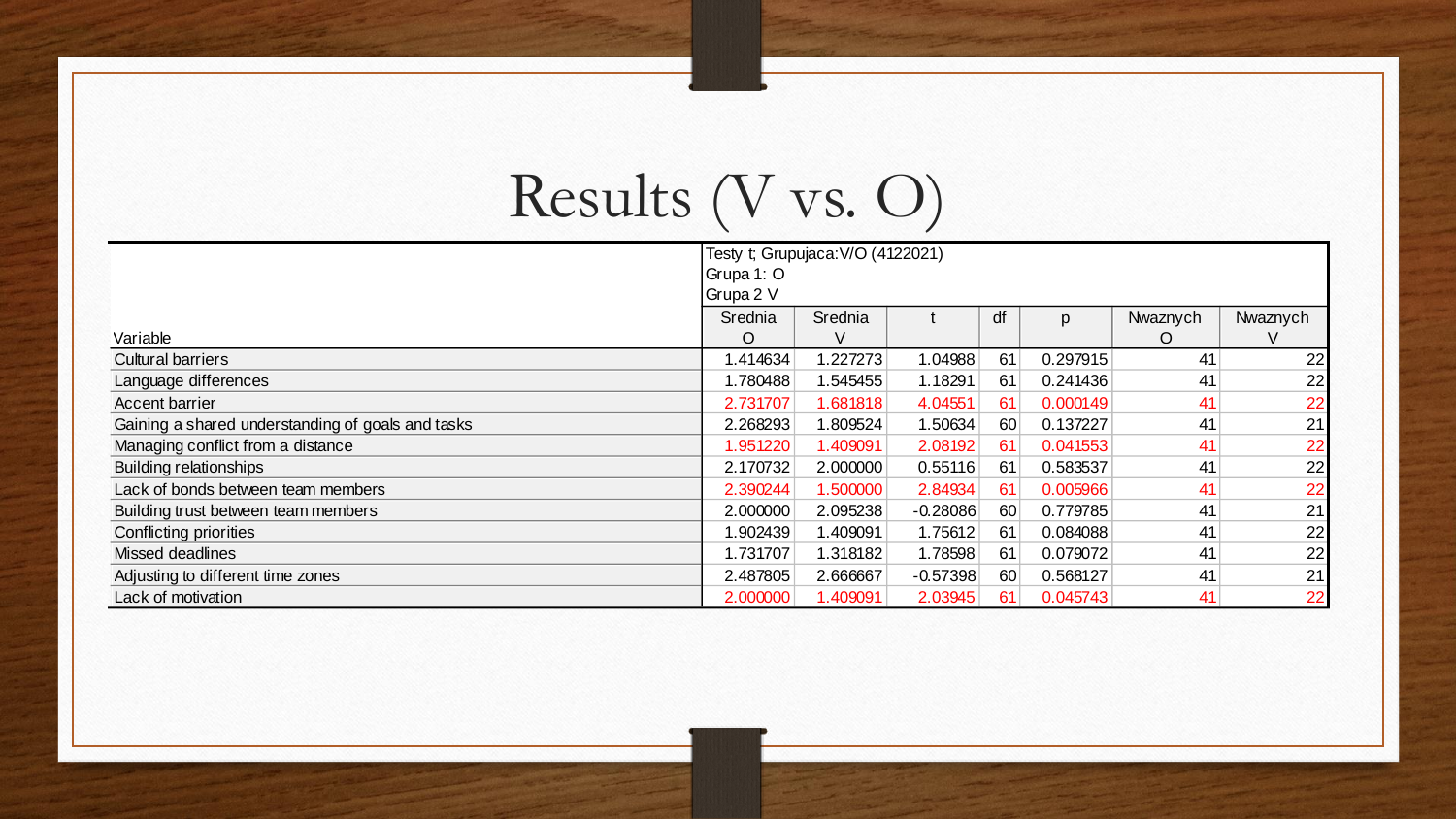## Quotes – expectations

- V: "I am looking forward to meeting new foreign people while learning new skills and gaining knowledge along with experience. I hope to have great time!"
- V: "I am expecting to learn something I haven't before and gain some experience."
- O: "I want to meet people from another country and get to know their culture."
- O: "My biggest fear is how this project will effect my in-school schedule."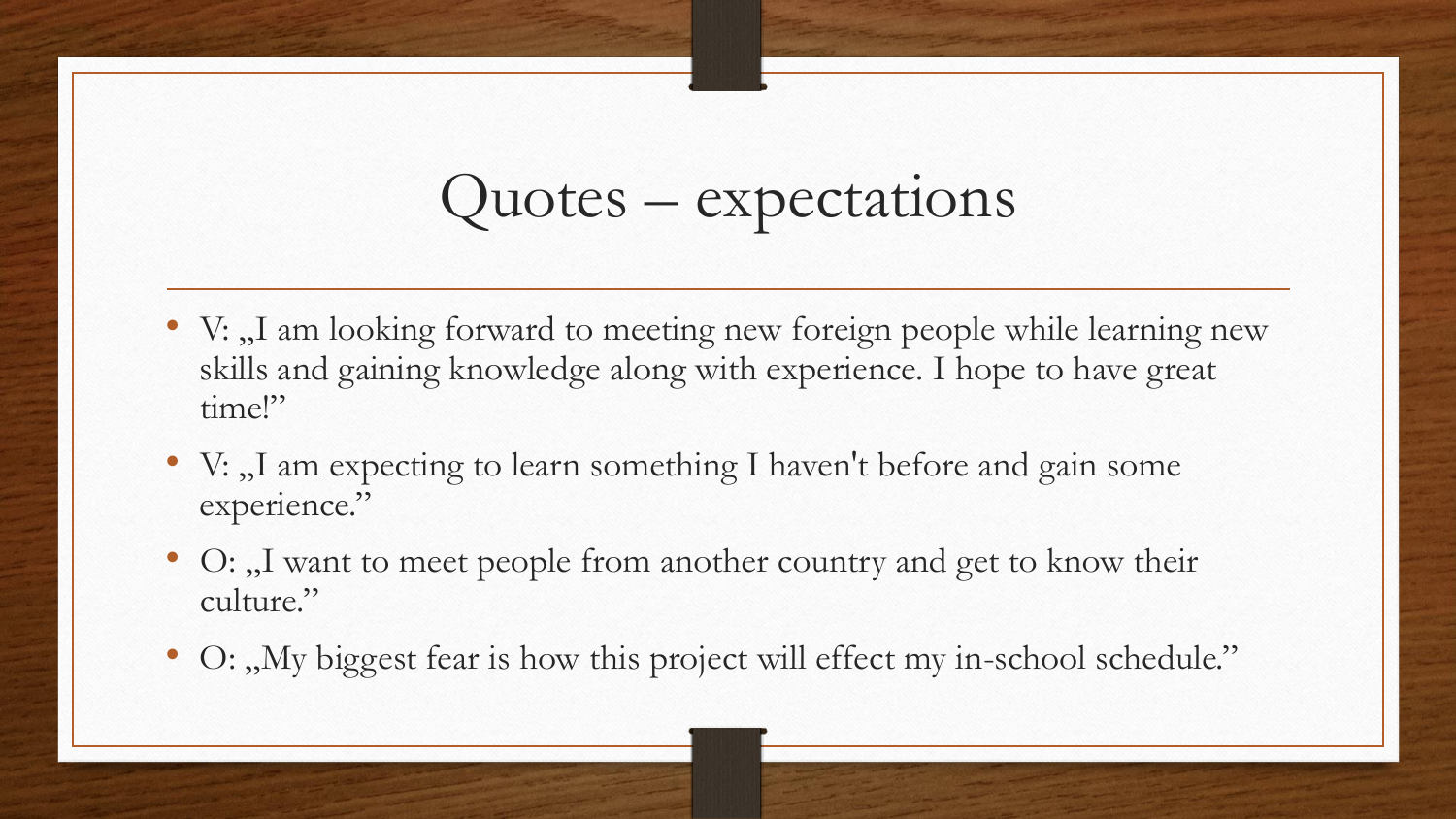#### Quotes – results

- V: "That I am more patient than I expected when dealing with other people's difficulties."
- V: "Although I'm an introvert person, I could 'leave' my shield and communicate well with my partner."
- O: "It was really nice experience of knowing new people's by Internet."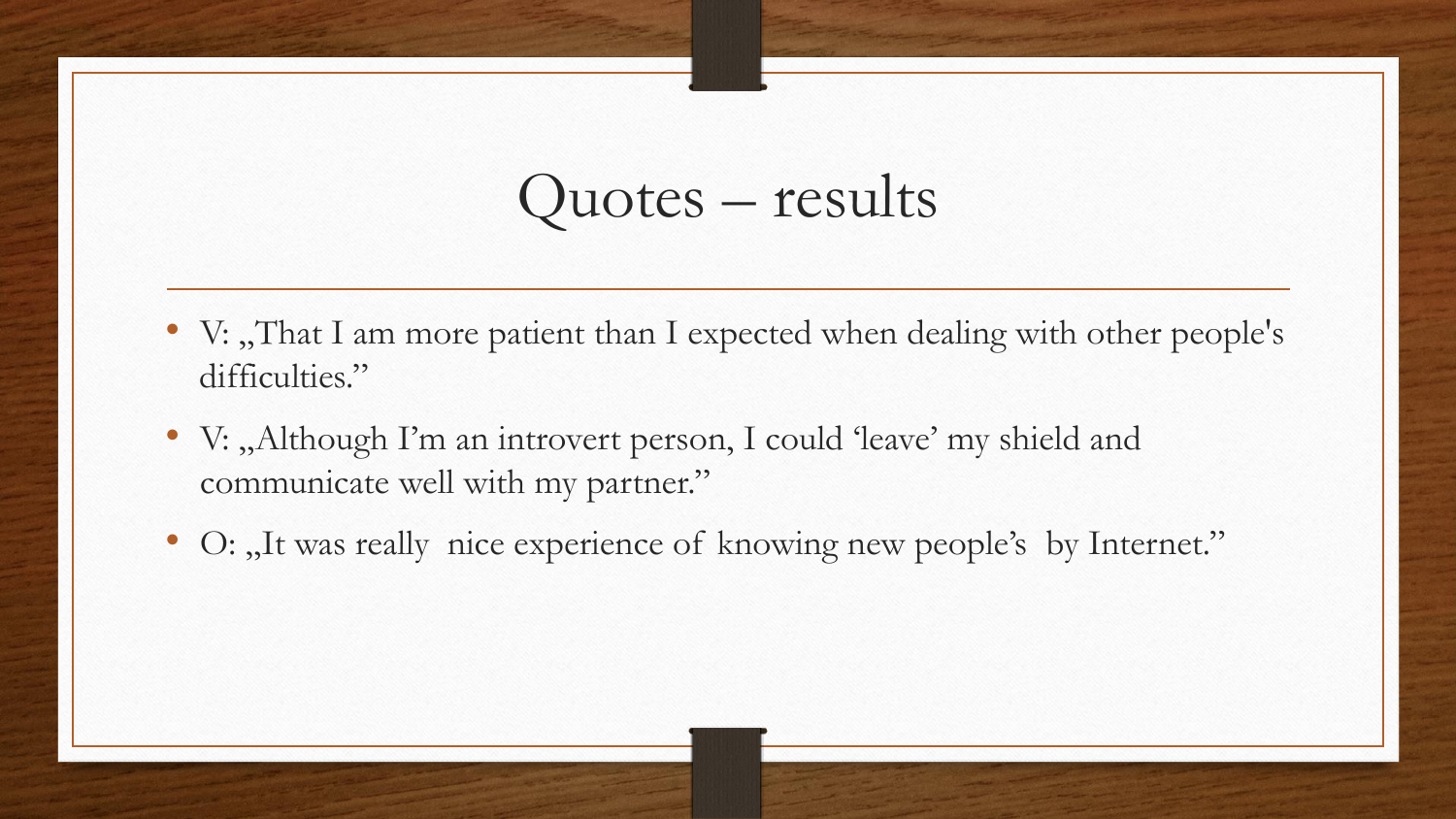### Conclusions

- Students willing to take part in the VE declare more positive perceptions of the projects in terms of better teamwork.
	- Effort to understand the context of the process occurring during the VE
- In comparison to students voluntarily taking part in VE projects, students who joined obligatory VE projects embedded in their academic courses, are less willing to participate in the projects, face more difficulties, and have less reflective approach.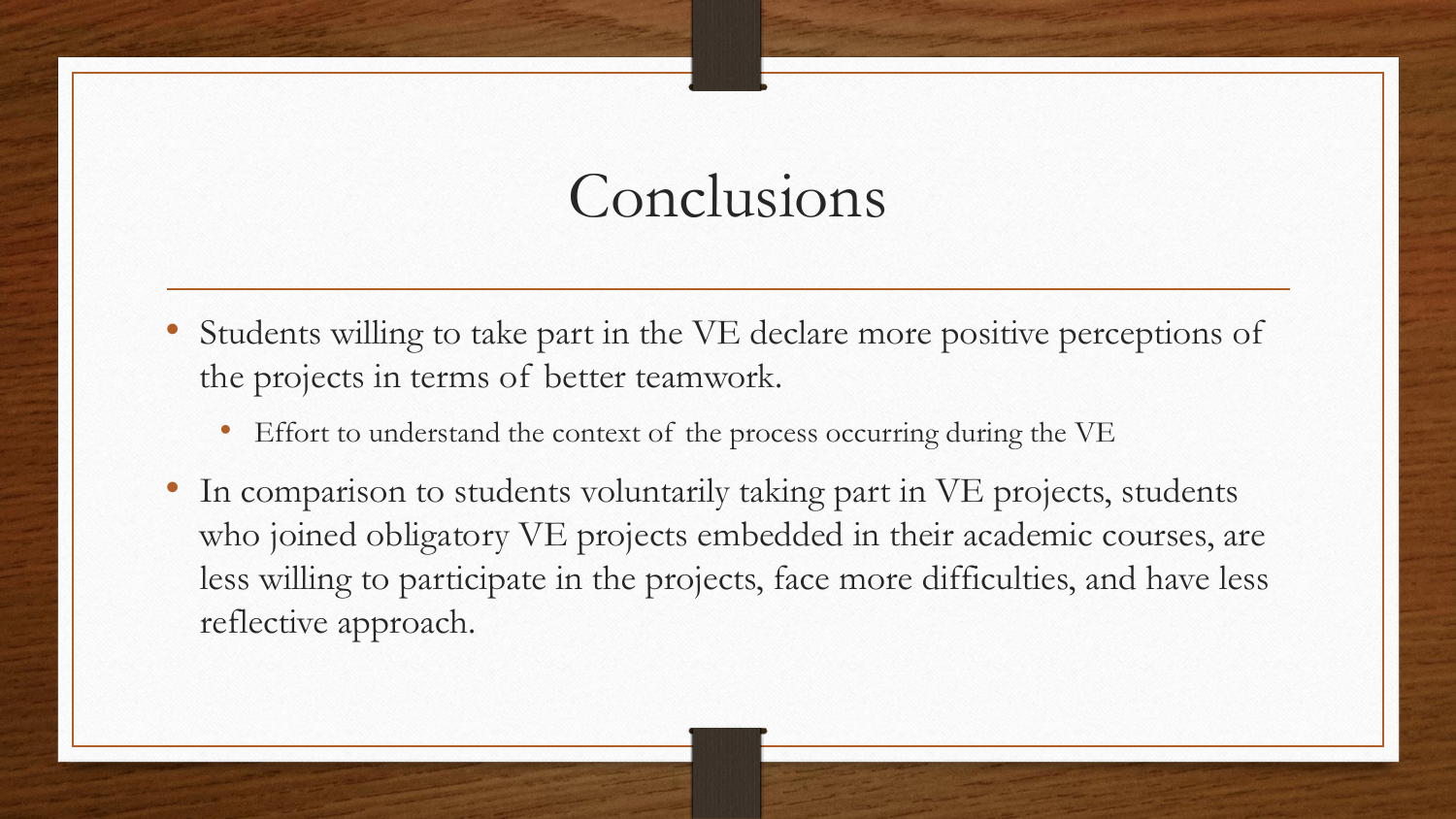#### Recommendations

- Inviting students on a voluntary basis
- Supporting students' independence throughout the project
- Raising self-reflection and awarness of the process occurring during the VE